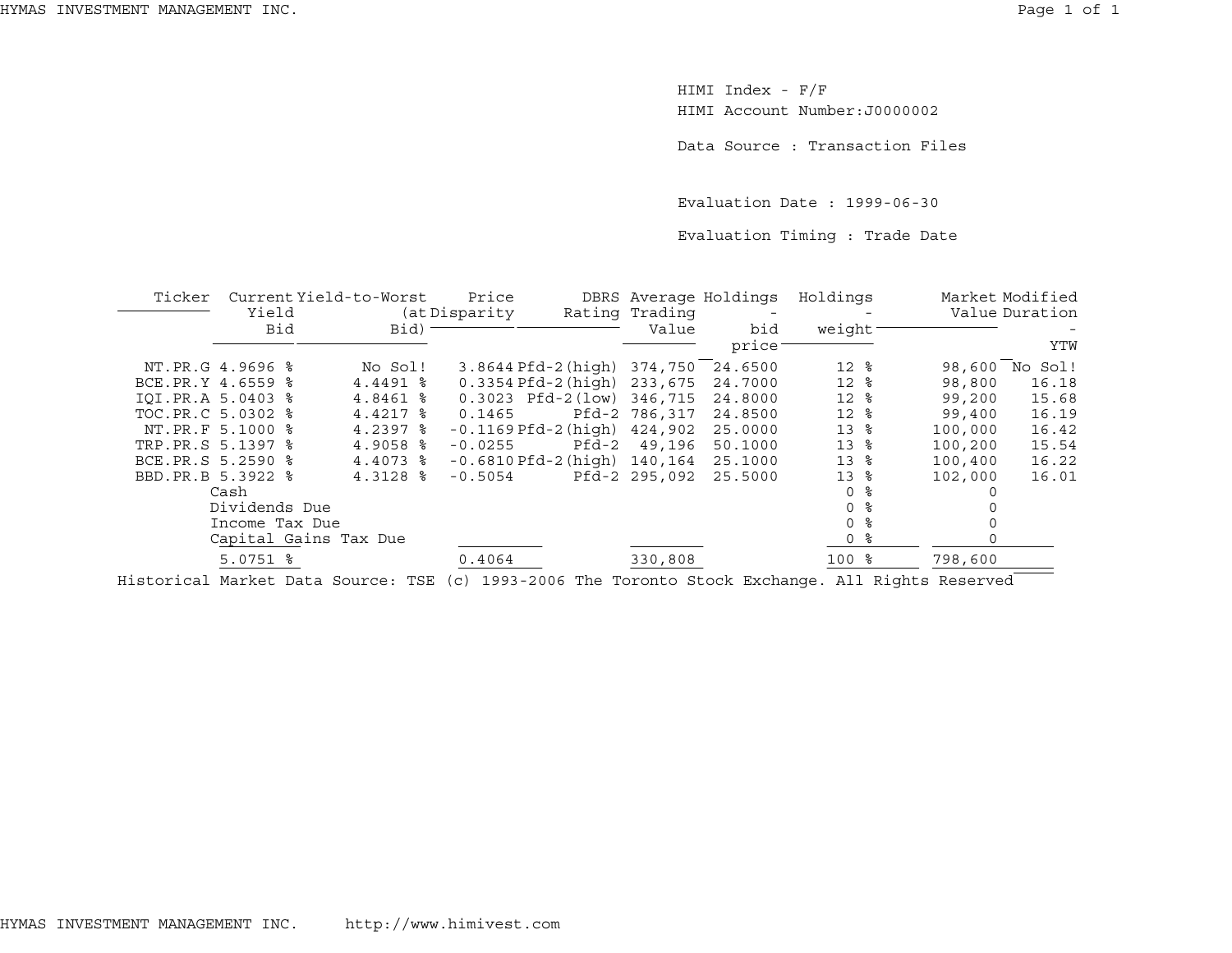HIMI Index - FloaterHIMI Account Number:J0000003

Data Source : Transaction Files

Evaluation Date : 1999-06-30

Evaluation Timing : Trade Date

| Ticker            | Current Yield-to-Worst<br>Yield |                        | Price<br>(at Disparity) |       | Rating Trading | DBRS Average Holdings Holdings<br>$\overline{\phantom{a}}$ | $\overline{\phantom{a}}$ | Market Modified<br>Value Duration |       |
|-------------------|---------------------------------|------------------------|-------------------------|-------|----------------|------------------------------------------------------------|--------------------------|-----------------------------------|-------|
|                   | <b>Bid</b>                      | Bid)                   |                         |       | Value          | bid                                                        | weight <sup>-</sup>      |                                   |       |
|                   |                                 |                        |                         |       |                | price                                                      |                          |                                   | YTW   |
| TFC.PR.A 5.7264 % |                                 | $5.7482$ $\frac{8}{5}$ | $2.0453$ Pfd-2 (low)    |       | 32,034         | 19.1000                                                    | $22$ $\frac{6}{5}$       | 76,400                            | 14.27 |
| TOC.PR.B 4.9603 % |                                 | $4.9555$ $\frac{6}{5}$ | 0.3314                  | Pfd-2 | 33,733         | 22.0500                                                    | $25$ $\frac{6}{5}$       | 88,200                            | 15.53 |
| PWF.PR.A 4.9603 % |                                 | $5.0055$ $\frac{6}{5}$ | $1.0657Pfd-1(low)$      |       | 38,045         | 22.0500                                                    | $25$ $\frac{6}{5}$       | 88,200                            | 15.40 |
|                   | AL.PR.E 6.1035 %                | $-26.8870$ %           | $1.9942$ Pfd-2 (low)    |       | 55,011         | 25.6000                                                    | 29<br>ႜၟ                 | 102,400                           | 0.09  |
|                   | Cash                            |                        |                         |       |                |                                                            | 0 %                      |                                   |       |
|                   | Dividends Due                   |                        |                         |       |                |                                                            | በ ፦                      |                                   |       |
|                   | Income Tax Due                  |                        |                         |       |                |                                                            | 0 %                      |                                   |       |
|                   |                                 | Capital Gains Tax Due  |                         |       |                |                                                            | 0 %                      |                                   |       |
|                   | $5.4547$ $\frac{8}{5}$          | $-4.0414$ %            | 1.3617                  |       | 40,573         |                                                            |                          | 100 % 355,200                     | 10.78 |
|                   |                                 |                        |                         |       |                |                                                            |                          |                                   |       |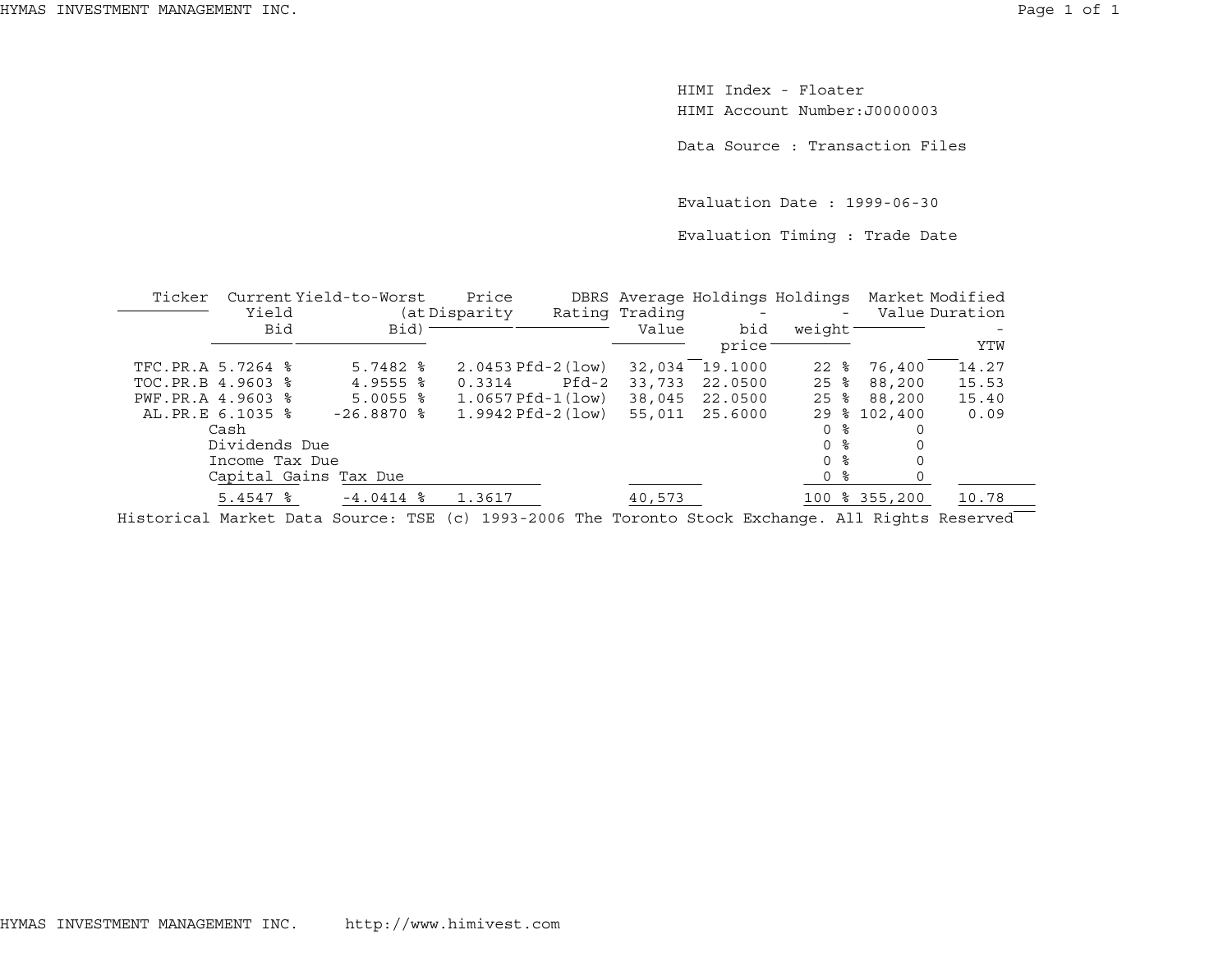HIMI Index - Perpetual (Premium) HIMI Account Number:J0000007

Data Source : Transaction Files

Evaluation Date : 1999-06-30

Evaluation Timing : Trade Date

| Ticker |                   | Current Yield-to-Worst | Price         |                                    |                | DBRS Average Holdings Holdings Market Modified |                     |               |                |
|--------|-------------------|------------------------|---------------|------------------------------------|----------------|------------------------------------------------|---------------------|---------------|----------------|
|        | Yield             |                        | (at Disparity |                                    | Rating Trading |                                                |                     |               | Value Duration |
|        | Bid               | Bid) -                 |               |                                    | Value          | bid                                            | weight <sup>-</sup> |               |                |
|        |                   |                        |               |                                    |                | price                                          |                     |               | YTW            |
|        | CM.PR.P 5.6468 %  | $5.5854$ $%$           |               | $-1.1204$ Pfd $-1$ (low) n 366,982 |                | 24.3500                                        | 19 %                | 97,400        | 14.43          |
|        | ENB.PR.A 5.5894 % | $5.6475$ $\frac{6}{3}$ |               | $-2.8327$ Pfd $-2(low)$ 143,394    |                | 24.6000                                        | $20$ %              | 98,400        | 14.40          |
|        | CP.PR.A 5.6500 %  | $5.6158$ $%$           | $-0.8668$     |                                    | Pfd-2 604,189  | 25.0000                                        |                     | 20 % 100,000  | 6.96           |
|        | BMO.PR.D 8.8757 % | $7.3022$ $\frac{6}{5}$ |               | 5.2754 Pfd-1(low)n 49,671 25.3500  |                |                                                |                     | 20 % 101,400  | 0.30           |
|        | RY.PR.F 8.7891 %  | $6.8460$ %             |               | 4.5934 Pfd-1(low)n                 | 53,104         | 25.6000                                        |                     | 20 % 102,400  | 0.40           |
|        | Cash              |                        |               |                                    |                |                                                | 0 %                 |               |                |
|        | Dividends Due     |                        |               |                                    |                |                                                | 0 %                 |               |                |
|        | Income Tax Due    |                        |               |                                    |                |                                                | 0 <sup>8</sup>      |               |                |
|        |                   | Capital Gains Tax Due  |               |                                    |                |                                                | 0 %                 |               |                |
|        | $6.9355$ $%$      | $6.2105$ %             | 1.0623        |                                    | 241,688        |                                                |                     | 100 % 499,600 | 7.19           |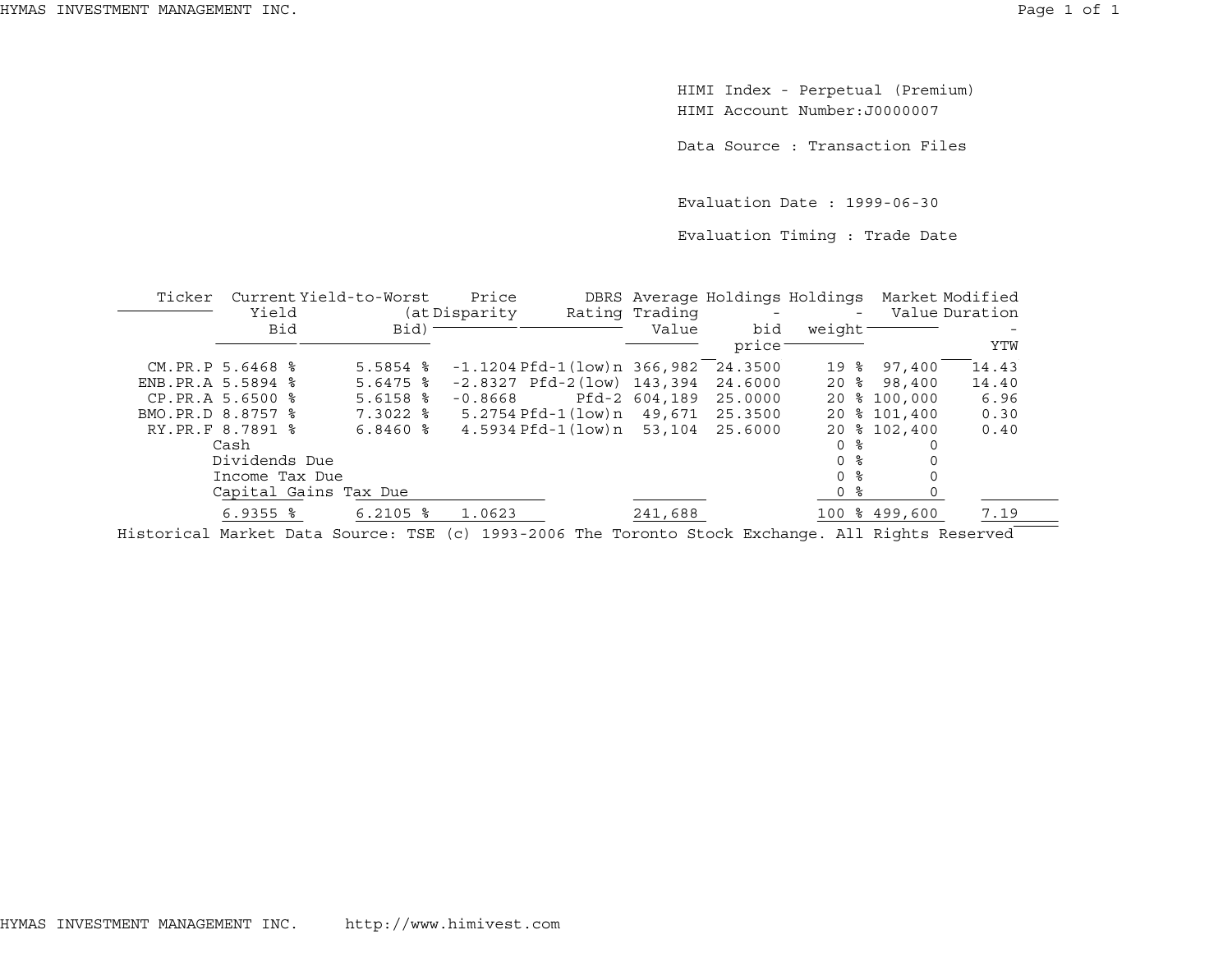HIMI Index - Interest Bearing HIMI Account Number:J0000006

Data Source : Transaction Files

Evaluation Date : 1999-06-30

Evaluation Timing : Trade Date

| Ticker           | Current Yield-to-Worst                                                                                      |                        | Price          | DBRS                                |                  |               |        | Average Holdings Holdings Market Modified | Value Duration |
|------------------|-------------------------------------------------------------------------------------------------------------|------------------------|----------------|-------------------------------------|------------------|---------------|--------|-------------------------------------------|----------------|
|                  | Yield<br>Bid                                                                                                | Bid)                   | (at Disparity) | Rating                              | Trading<br>Value | bid<br>price: | weight | $-$                                       | YTW            |
| TA.PR.A 7.5000 % |                                                                                                             | 7.5010 %               |                | $5.0380$ $Pfd-2$ ( $high$ )         | 858,519          | 25.0000       |        | 48 % 100,000                              | 11.82          |
| SU.PR.A 8.5235 % |                                                                                                             | 7.5689 %               |                | 4.3659 Pfd-2(low) 1,322,991 26.5500 |                  |               |        | 52 % 106,200                              | 3.90           |
| Cash             |                                                                                                             |                        |                |                                     |                  |               | 0 %    |                                           |                |
|                  | Dividends Due                                                                                               |                        |                |                                     |                  |               | 0 ፦    |                                           |                |
|                  | Income Tax Due                                                                                              |                        |                |                                     |                  |               | በ ፦    |                                           |                |
|                  | Capital Gains Tax Due                                                                                       |                        |                |                                     |                  |               | 0 %    |                                           |                |
|                  | $8.0272$ $\approx$                                                                                          | $7.5359$ $\frac{6}{5}$ | 4.6918         |                                     | 1,097,738        |               |        | 100 % 206,200                             | 7.74           |
| -- ' -           | $\mathbf{a}$ , and $\mathbf{a}$ , and $\mathbf{a}$ , and $\mathbf{a}$ , and $\mathbf{a}$ , and $\mathbf{a}$ |                        |                | $\frac{1}{1}$                       |                  |               |        |                                           |                |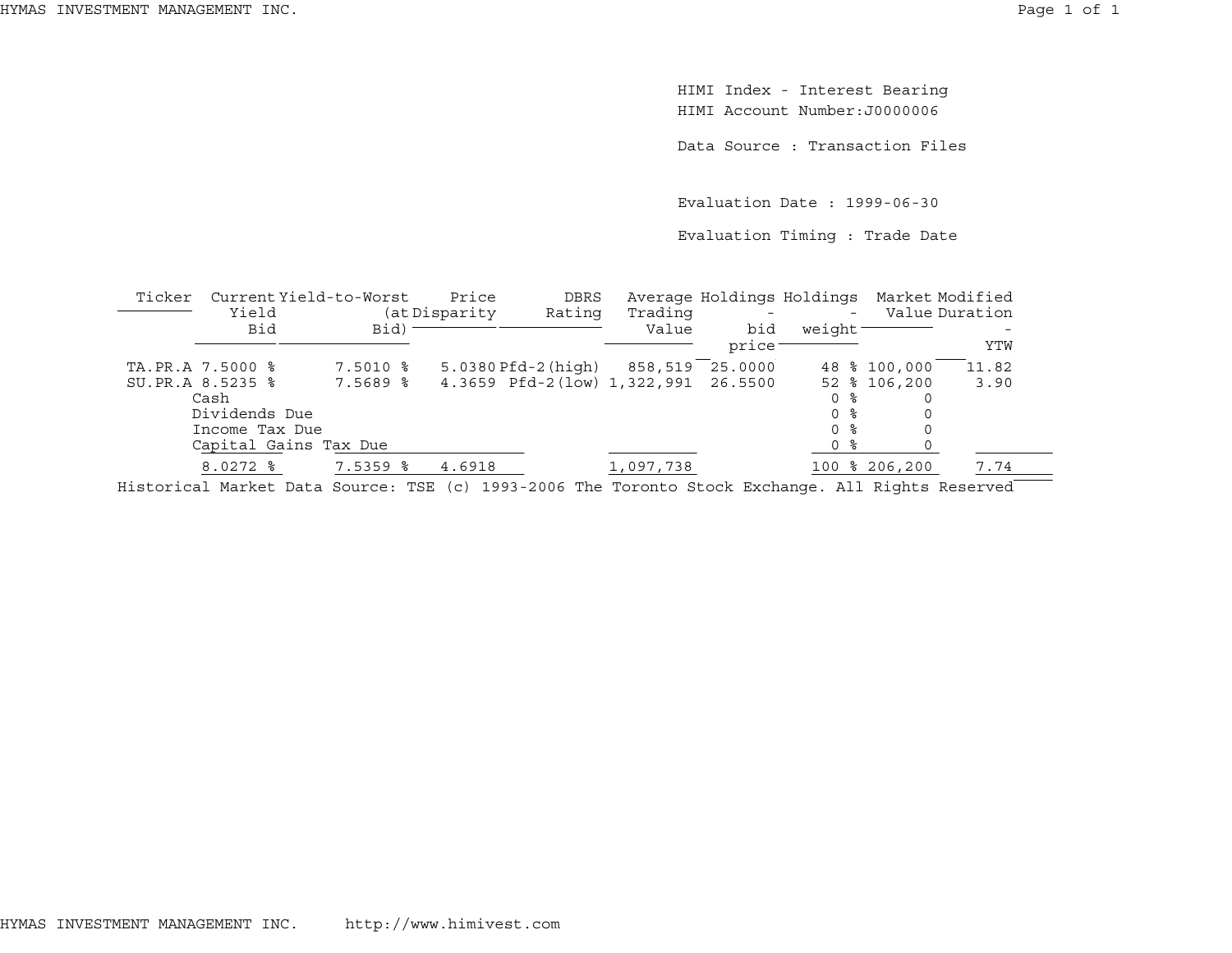HIMI Index - Split Share HIMI Account Number:J0000005

Data Source : Transaction Files

Evaluation Date : 1999-06-30

Evaluation Timing : Trade Date

| Ticker |                        | Current Yield-to-Worst |                              |                      | Price DBRS Average Holdings Holdings |                    |               | Market Modified |
|--------|------------------------|------------------------|------------------------------|----------------------|--------------------------------------|--------------------|---------------|-----------------|
|        | Yield                  |                        | (at Disparity Rating Trading |                      | $\sim$ $-$                           | $\sim$             |               | Value Duration  |
|        | Bid                    | Bid) <sup>-</sup>      |                              | Value                | bid                                  | weight             |               |                 |
|        |                        |                        |                              |                      | price                                |                    |               | YTW             |
|        | GT.PR.A 5.6897 %       | $6.0245$ %             |                              | 0.3753 Pfd-2 215,701 | 14.5000                              | $24$ $\frac{6}{5}$ | 96,672        | 7.02            |
|        | MUH. PR.A 5.5556 %     | $5.8253$ $\frac{6}{5}$ | $-0.2677$ Pfd-2              | 61,235               | 14.8500                              | $25$ %             | 99,005        | 6.72            |
|        | CGI.PR.A 5.3892 %      | $5.4371$ $\frac{8}{5}$ | $-0.1137$ Pfd $-1$           | 39,449               | 25.0500                              |                    | 25 % 100,200  | 7.24            |
|        | CAC.PR.A 5.3785 %      | $5.3734$ $\frac{8}{3}$ | $-0.2272$ Pfd $-1$           | 75,153               | 25.1000                              |                    | 25 % 100,400  | 6.47            |
|        | Cash                   |                        |                              |                      |                                      | 0 %                | 0             |                 |
|        | Dividends Due          |                        |                              |                      |                                      | 0 <sup>8</sup>     |               |                 |
|        | Income Tax Due         |                        |                              |                      |                                      | 0 %                |               |                 |
|        |                        | Capital Gains Tax Due  |                              |                      |                                      | ႜ<br>0             |               |                 |
|        | $5.5013$ $\frac{6}{5}$ | $5.6612$ $%$           | $-0.0617$                    | 96,934               |                                      |                    | 100 % 396,276 | 6.86            |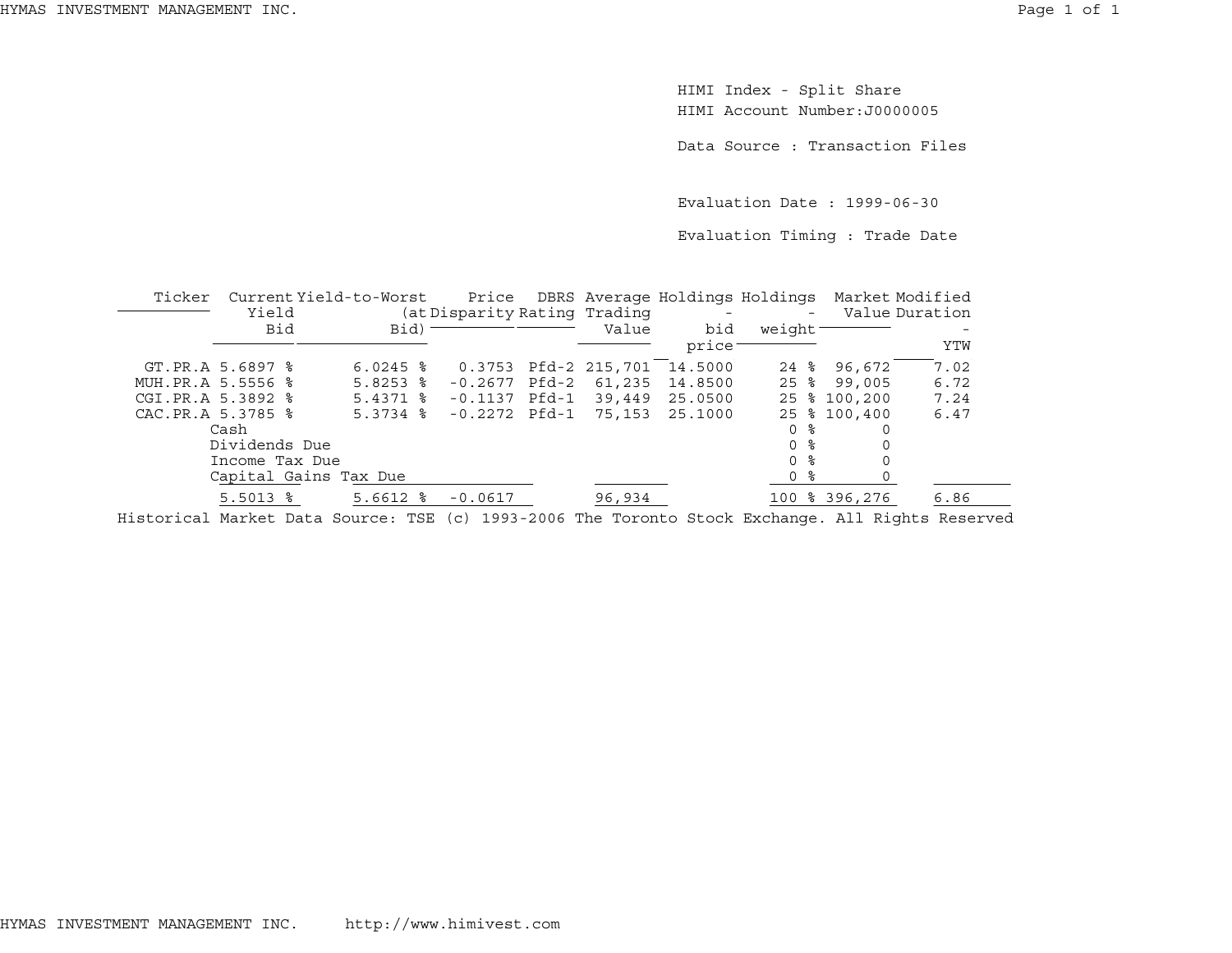HIMI Index - Op Ret HIMI Account Number:J0000004

Data Source : Transaction Files

Evaluation Date : 1999-06-30

Evaluation Timing : Trade Date

| Ticker              | Yield            | Current Yield-to-Worst | Price         |                                   | Rating Trading | DBRS Average Holdings Holdings<br>$\equiv$ | $\equiv$         |           | Market Modified<br>Value Duration |
|---------------------|------------------|------------------------|---------------|-----------------------------------|----------------|--------------------------------------------|------------------|-----------|-----------------------------------|
|                     |                  |                        | (at Disparity |                                   |                |                                            |                  |           |                                   |
|                     | Bid              | Bid) <sup>-</sup>      |               |                                   | Value          | bid                                        | weight-          |           |                                   |
|                     |                  |                        |               |                                   |                | price <sup>-</sup>                         |                  |           | YTW                               |
| GWO.PR.E 4.8755 %   |                  | $5.0784$ %             |               | $-0.7517$ Pfd-1(low)n 645,538     |                | 24.1000                                    | ႜႂ<br>3          | 96,400    | 10.50                             |
| BMO.PR.I 4.7980 %   |                  | 4.9745 %               |               | $-0.1416$ Pfd $-1$ (low)n 196,980 |                | 24.7500                                    | 3<br>ಿ           | 99,000    | 7.50                              |
|                     | CM.PR.R 5.0020 % | $5.0759$ %             |               | $-0.8981$ Pfd $-1$ (low)n 223,440 |                | 24.7500                                    | 3<br>ႜ           | 99,000    | 10.00                             |
|                     | RY.PR.K 4.7000 % | 4.7914 %               | $-0.1683$     | Pfd-1(low) 428,728                |                | 25.0000                                    | 3                | \$100,000 | 7.36                              |
| BMO.PR.G 4.8000 %   |                  | 4.8922 %               |               | $-0.5087$ Pfd $-1$ (low)n 110,255 |                | 25.0000                                    | 3                | \$100,000 | 7.17                              |
| GWO.PR.D 4.9505 %   |                  | 4.9892 %               |               | $0.1101$ Pfd-1(low)n              | 56,332         | 25.2500                                    | 3                | \$101,000 | 4.81                              |
| IPS.PR.A 5.3922 %   |                  | 5.2386 %               | 0.9217        | Pfd-2(low) 313,571                |                | 25.5000                                    | 3                | \$102,000 | 4.42                              |
| TAU.PR.T 8.1712 %   |                  | $-23.9660$ %           | 3.7372        | Pfd-1(low)                        | 48,817         | 25.7000                                    | 3                | \$102,800 | 0.09                              |
| PWF.PR.D 5.0193 %   |                  | 4.9472 %               |               | $-1.7422$ Pfd $-1$ (low)n 100,319 |                | 25.9000                                    | 3                | \$103,600 | 9.56                              |
| BCE.PR.P 6.1776 %   |                  | $5.0502$ %             |               | $0.7892$ Pfd-2(high)              | 79,583         | 25.9000                                    | 3                | \$103,600 | 2.76                              |
|                     | CM.PR.N 5.2423 % | 4.8340 %               |               | $-0.8107$ Pfd $-1$ (low)n         | 50,727         | 26.0000                                    | 3                | \$104,000 | 6.74                              |
| BMO.PR.F 5.3180 %   |                  | 4.9858 %               |               | 0.2480 Pfd-1(low)n 424,505        |                | 26.1000                                    | 3                | \$104,400 | 6.37                              |
|                     | CM.PR.M 5.3931 % | 4.8945 %               |               | $-0.4331$ Pfd $-1$ (low)n         | 77,588         | 26.2000                                    | 3                | \$104,800 | 6.54                              |
|                     | NA.PR.I 6.1321 % | $5.2591$ $8$           | 0.0000        | Pfd-2n                            | 39,128         | 26.5000                                    | 3                | \$106,000 | 2.67                              |
|                     | CM.PR.K 6.5789 % | 4.6785 %               |               | $0.0000$ Pfd- $1$ (low)n          | 63,481         | 26.6000                                    | 3                | \$106,400 | 1.36                              |
|                     | CM.PR.L 5.5316 % | 4.6384 %               |               | $-0.7817$ Pfd $-1$ (low)n         | 52,280         | 26.9000                                    | 3                | \$107,600 | 5.85                              |
| LON.PR.D 6.7148 %   |                  | 4.7812 %               |               | $0.2611$ Pfd-1 $(low)$ n          | 56,189         | 27.0000                                    | 3                | \$108,000 | 3.10                              |
| LON.PR.E 6.6667 %   |                  | 4.7309 %               |               | $0.1580$ Pfd-1(low)n              | 49,941         | 27.0000                                    | 3                | \$108,000 | 3.11                              |
| BNS.PR.I 5.5453 %   |                  | 4.8274 %               |               | $-0.0634$ Pfd $-1$ (low)n 159,509 |                | 27.0500                                    | 3                | \$108,200 | 5.74                              |
| BMO.PR.E 8.2873 %   |                  | 4.1542 %               |               | $0.2239$ Pfd-1 $(low)$ n          | 52,609         | 27.1500                                    | 3                | \$108,600 | 1.54                              |
| GWO.PR.B 6.8367 %   |                  | 4.6771 %               |               | $0.3400$ Pfd-1 $(low)n$           | 36,640         | 27.2500                                    | 3                | \$109,000 | 3.10                              |
|                     | RY.PR.J 6.4663 % | 4.5595 %               |               | 0.2244 Pfd-1(low)n 114,189        |                | 27.4500                                    | 3                | \$109,800 | 3.40                              |
| BNS. PR. E 6.5018 % |                  | 4.3329 %               |               | $0.0512$ Pfd-1 $(low)$ n          | 73,200         | 27.5000                                    | 3                | \$110,000 | 2.95                              |
| CFS.PR.B 6.6234 %   |                  | 4.4051 %               |               | $0.1534$ Pfd-2 (high) $n$         | 83,352         | 27.7500                                    | 3                | \$111,000 | 3.14                              |
|                     | RY.PR.H 8.0357 % | $3.6301$ %             |               | $0.0000$ Pfd-1 $(low)$ n          | 85,338         | 28.0000                                    | 3                | \$112,000 | 1.96                              |
|                     | TD.PR.H 6.3393 % | 4.4359 %               |               | $-0.3324$ Pfd $-1$ (low)n         | 68,118         | 28.0000                                    | 3                | \$112,000 | 2.62                              |
| BNS.PR.H 5.9752 %   |                  | 4.4090 %               |               | $-0.6106$ Pfd $-1$ (low)n         | 94,298         | 28.2500                                    | 3                | \$113,000 | 3.43                              |
|                     | LB.PR.C 6.8588 % | $5.1003$ %             | $-0.3169$     | Pfd-2(low)                        | 29,201         | 28.2500                                    | 3                | \$113,000 | 3.37                              |
| BNS.PR.G 6.1728 %   |                  | 4.4109 %               |               | $-0.5498$ Pfd $-1$ (low) n        | 66,184         | 28.3500                                    | 3                | \$113,400 | 3.23                              |
| BNS.PR.F 6.2281 %   |                  | $3.9944$ %             |               | $-0.8065$ Pfd $-1$ (low)n         | 64,402         | 28.5000                                    | 3                | \$114,000 | 2.83                              |
| GWO.PR.C 6.7526 %   |                  | 4.1217 %               |               | $-0.5235$ Pfd $-1$ (low)n         | 47,497         | 28.7000                                    | 3                | \$114,800 | 2.97                              |
|                     | Cash             |                        |               |                                   |                |                                            | ႜ<br>$\mathbf 0$ | $\Omega$  |                                   |
|                     | Dividends Due    |                        |               |                                   |                |                                            | ႜ<br>$\Omega$    | $\Omega$  |                                   |
|                     |                  |                        |               |                                   |                |                                            |                  |           |                                   |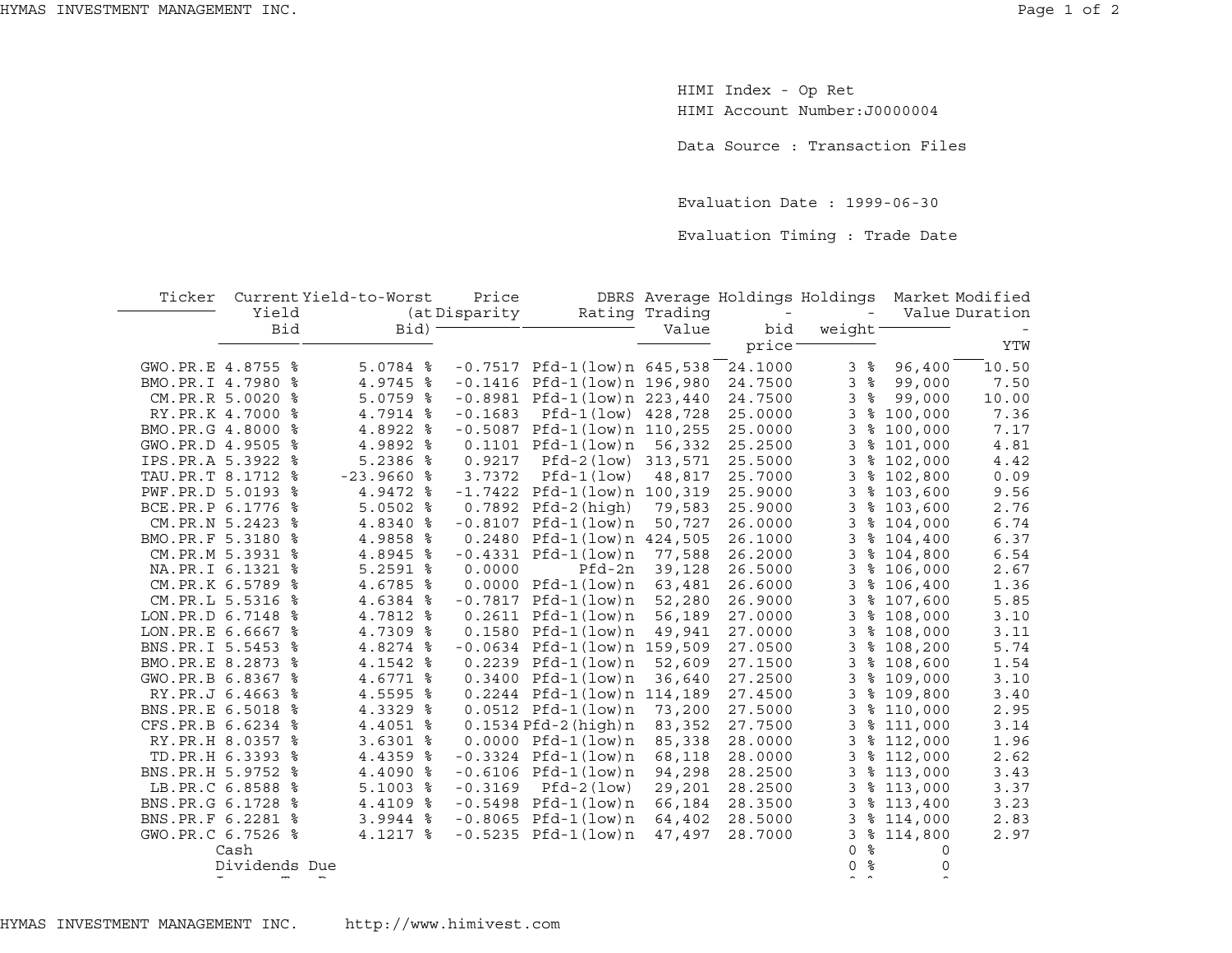| Ticker | Current Yield-to-Worst<br>Yield<br>Bid                                                           | Bid)                  | Price<br>(at Disparity |           | Rating Trading<br>Value | bid<br>price: | DBRS Average Holdings Holdings Market Modified<br>$\overline{\phantom{a}}$<br>weight |            | Value Duration | YTW |      |
|--------|--------------------------------------------------------------------------------------------------|-----------------------|------------------------|-----------|-------------------------|---------------|--------------------------------------------------------------------------------------|------------|----------------|-----|------|
|        | Income Tax Due                                                                                   | Capital Gains Tax Due |                        |           |                         |               |                                                                                      | 0 %<br>0 % |                |     |      |
|        | $6.0953$ $\frac{6}{3}$                                                                           |                       | $3.7929$ 8             | $-0.0756$ |                         | 124,961       |                                                                                      |            | 100 3,305,400  |     | 4.44 |
|        | Historical Market Data Source: TSE (c) 1993-2006 The Toronto Stock Exchange. All Rights Reserved |                       |                        |           |                         |               |                                                                                      |            |                |     |      |